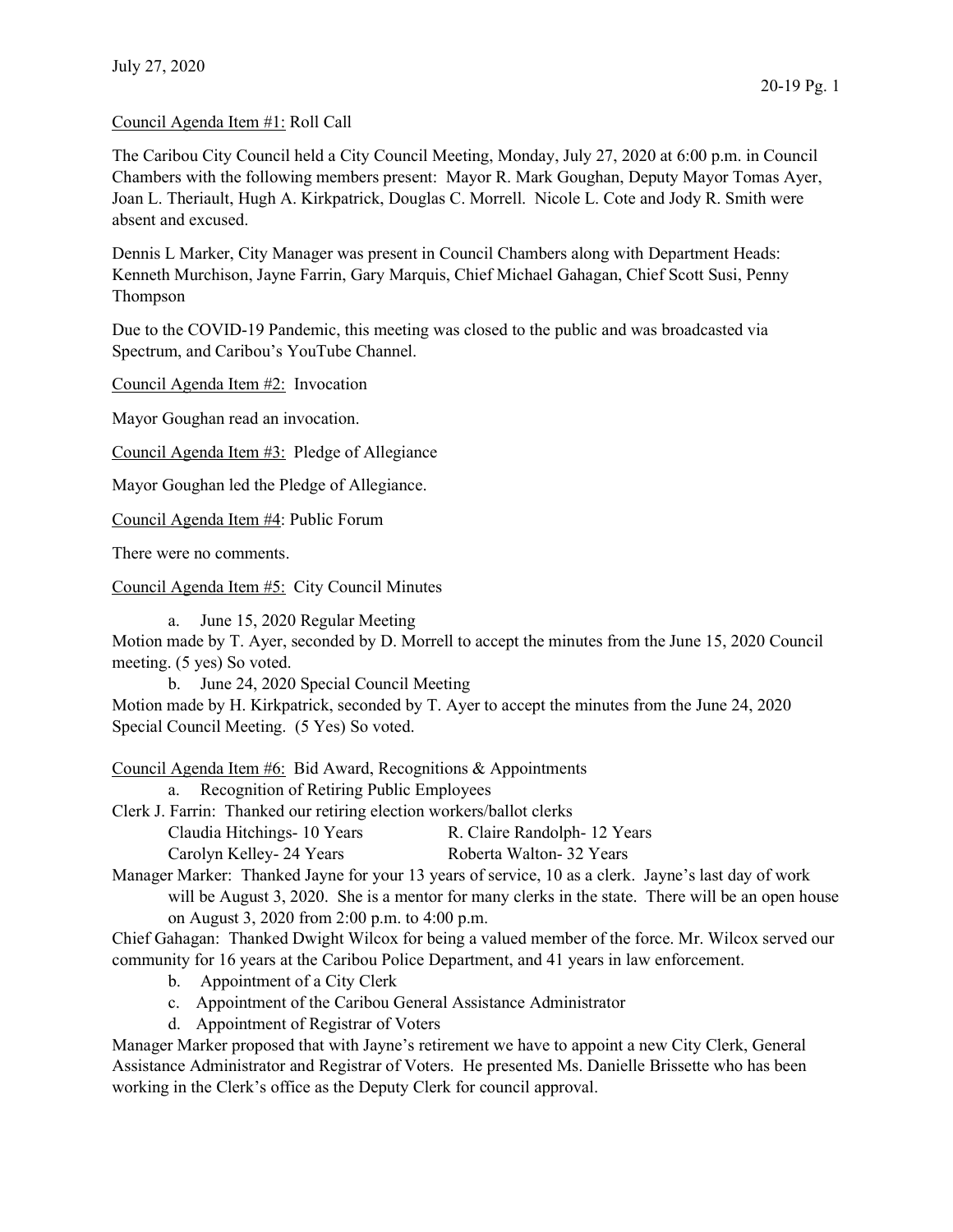Motion made by H. Kirkpatrick, seconded by T. Ayer to appoint Danielle Brissette as the new City Clerk, General Assistance Administrator and Registrar of Voters effective on August 2, 2020. (5 Yes) So voted.

## Council Agenda Item #7: New Business

a. Liquor License Renewal for Caribou Bowladrome  $\omega$  97 Bennett Drive Motion made by D. Morrell, seconded by J. Theriault to approve the renewal of the local liquor license for Caribou Bowladrome located at 97 Bennett Drive. (5 Yes) So voted.

## Council Agenda Item #8: Old Business & Adoption of Ordinances and Resolutions

a. Discussion and Possible Action Regarding Fire Station Roof Repair Project Janine Murchison from Sewall came to explain the report from the inspection at the Fire Department. Ms. Murchison explained that Sewell's work was to investigate structural needs at the station. This was not just a roof study. Their report indicates the trusses need shoring regardless of roof work. Council had a discussion regarding the roof repair that is needed at the Fire Department.

b. Resolution 07-01-2020, Amending the 2020 Expense Budget Manager Marker explained the proposed Resolution 07-01-2020, Amending the 2020 Expense Budget Motion made by D. Morrell, seconded by H. Kirkpatrick to table the discussion about the proposed resolution until the next meeting. (5 Yes) So voted.

c. Discussion and Possible Action Regarding 2020 Budget Plan

Manager Marker provided information about Department head efforts to find savings, possible cuts, and new revenues to meet the Council's goals as indicated at the mil rate meeting. He explained that the Federal Government gave the state money to be given to Municipalities if they enforce the state's COVID-19 executive orders. Discussion regarding the grant process.

Council Agenda Item #9: Reports and Discussion by Mayor and Council Members

Mayor Goughan gave thanks for having received copies of the warrants with the council packet and suggested that they be put with the financial information in the future.

Deputy Mayor Ayer would like to see Teague Park completed by Labor Day.

Gary Marquis explained that the City has little control of the park project since it is under RSU control at this time. He also explained the grants and process for work on the splash pad.

Mayor Goughan thanked Penny Thompson for the Community Connection letter and commended her on how great and easy to understand it was.

Mayor Goughan thanked the planning board and Ken for doing a great job.

Motion made by T. Ayer, seconded by H. Kirkpatrick for Gary Marquis, Director of the Wellness Center to purchase splash pad equipment effective July 27, 2020. (4 Yes, 1 No Mayor Goughan) So Voted.

Council Agenda Item #10: City Manager's Report

Manager Marker reviewed the City Manager's Report dated July 10, 2020

## Council Agenda Item #11: Reports by Staff and Appointed Officials

Deputy Clerk Danielle Brissette explained that Nomination papers are available for the November 3, 2020 Municipal Election. The deadline to return nomination papers is 5:00 p.m. on September 4, 2020. The following seats are available:

- Three 3-year term seats- City Council
- Two 3-year term seats- Eastern Aroostook RSU #39 Board
- One 3-year term seat- Jefferson Cary Memorial Hospital Fund